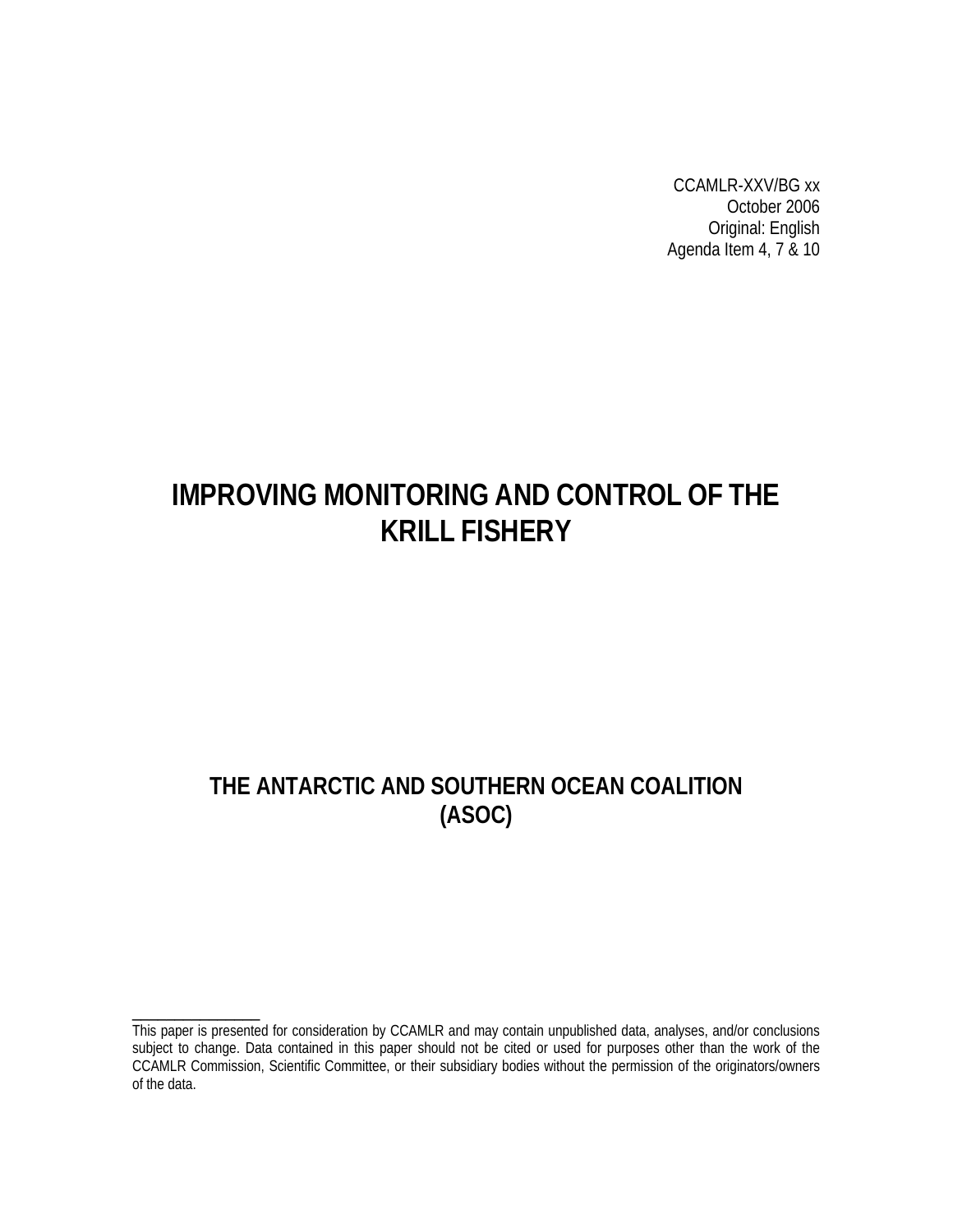#### **IMPROVING MONITORING AND CONTROL OF THE KRILL FISHERY**

#### **I. Introduction – CCAMLR and krill**

<u>.</u>

Ecosystem management of Antarctic krill (*Euphausia superba)* is a central task for CCAMLR. The Scientific Committee, through its Working Group on Ecosystem Monitoring and Management (WG-EMM), is developing management procedures on krill aimed at ensuring that ecological relationships between harvested, dependent and related populations are maintained, according to Article II 3 (b) of the Convention. In addition, CCAMLR's Ecosystem Monitoring Program (CEMP) provides information on the status of the different components of the ecosystem to be incorporated into these management procedures.

Regrettably, the quality and magnitude of CCAMLR's scientific work on krill is rarely matched by action at the Commission level to provide the necessary tools to allow adequate monitoring and control of the fishery. A review of the reports of the Scientific Committee and the Commission from the past thirteen years has been recently conducted in order to assess the profile of krill-related discussions in their respective agendas. Discussions of krill and toothfish (*Dissostichus* spp.), currently the highest profile species under CCAMLR management, were compared. The results of this research are shown in Appendix 1 of this paper.1 It reveals that while the Scientific Committee has devoted similar consideration to krill and toothfish-related issues (table 1), the Commission has drawn considerably more attention to toothfish than it has done to krill. In the early 1990s the treatment of both species was fairly balanced in the Commission agenda. Since 1996, however, toothfish-related issues began to dominate the discussions – a trend that peaked in 2002, where only 25 of the paragraphs in the Commission's report dealt with krill, and 155 with toothfish (table 2). This reflects the pressure on the Commission to address high levels of illegal, unreported and unregulated (IUU) fishing for toothfish in the Convention Area. Krill-focused management decisions have suffered as a result.

In recent years, the Antarctic and Southern Ocean Coalition (ASOC) has drawn CCAMLR's attention to the imminent expansion of krill fishing in the Convention Area, its potential consequences for the Antarctic ecosystem, and the need to ensure that an effectively controlled, ecosystem-based management of Antarctic krill is in place before this expansion occurs.<sup>2</sup> ASOC papers on these issues have been noted by the Scientific Committee.3 The Commission needs now to address these issues as a matter of priority. It is paradoxical that while CCAMLR's scientific work on krill is regarded as a model at the regional level, this fishery is still exempt from basic control requirements that apply to other CCAMLR fisheries. This deficit on Monitoring, Control and Surveillance (MCS) has two important consequences:

<sup>1</sup> Preliminary and unpublished results of research conducted by Virginia Gascón (Antarctic Krill Conservation Project) are presented here to contribute to CCAMLR discussions. Special thanks are given to Cynthia Fernández and Soledad Lindner for their invaluable help in this work, and to Rodolfo Werner for his very useful advice.

<sup>&</sup>lt;sup>2</sup> ASOC, Management of the Antarctic Krill: Ensuring the Conservation of the Antarctic Marine Ecosystem. SC-CCAMLR-XXIII/BG/25; ASOC, *Ecosystem Management of the Antarctic Krill Fishery*. SC-CCAMLR-XXIV/BG/21.

<sup>3</sup> SC-CCAMLR, *Report of the Twenty-Third Meeting of the Scientific Committee for the Conservation of Antarctic Marine Living Resources* (CCAMLR, 2004), para. 4.13; SC-CCAMLR, *Report of the Twenty-Fourth Meeting of the Scientific Committee for the Conservation of Antarctic Marine Living Resources* (CCAMLR, 2005), para. 9.10 and 9.11.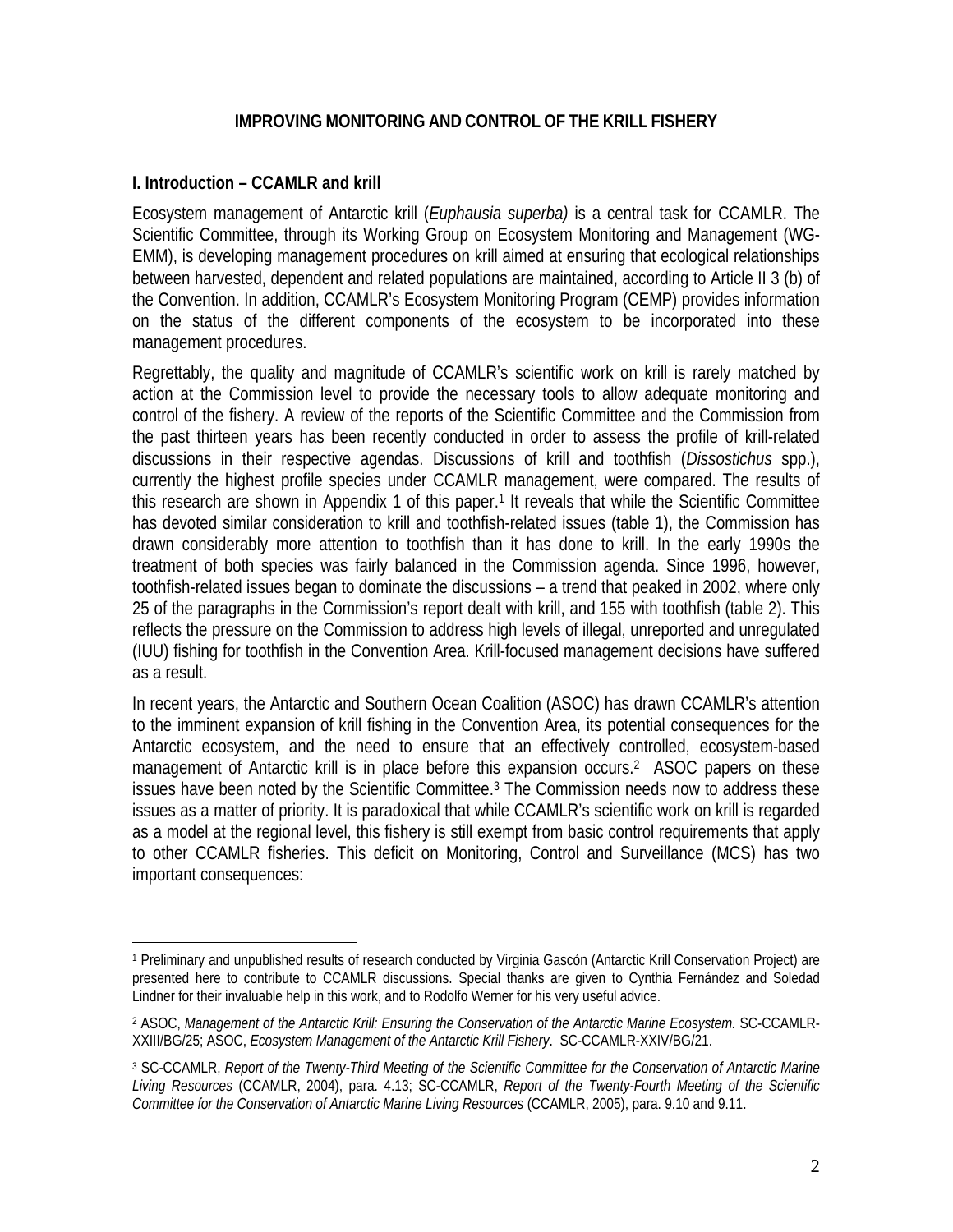1) It considerably hinders the ability of the Scientific Committee to provide adequate management advice to the Commission;

2) It will be virtually impossible to ensure that fishing operations comply with the requirements of an ecosystem management regime if these measures are not in place.

#### **II. MCS Conservation Measures on krill**

This paper highlights the urgent need for CCAMLR to approve Conservation Measures that extend to krill fisheries the MCS measures applied to other CCAMLR fisheries. Proposed regulations relate to scientific observers, Vessel Monitoring System, and improved information on catches and fishing plans.

#### *A. Scientific Observers*

1

CCAMLR achievements in developing innovative approaches to fisheries management in other fisheries have been made possible in considerable part by the collection of data through CCAMLR's scientific observer program. Valuable information gathered by observers on aspects such as bycatch and operational fishing practices have enabled the development of key measures to minimize impacts on the Southern Ocean ecosystem as a result of fishing (Croxall & Trathan, 2004).

CCAMLR's *Scheme of International Scientific Observation* was adopted in 1992 to gather and validate fishery-related scientific information. This data is needed to assess the status of the populations of Antarctic marine living resources and the impact of fishing on such populations, as well as on those of related and dependent species (Sabourenkov and Appleyard, 2005).

In order to achieve these objectives, the Scientific Committee has developed lists of scientific research priorities to be followed by observers on board commercial vessels. These priorities are included in CCAMLR's Scientific Observer Manual. Currently, this manual includes research priorities for Mackerel icefish *(Champsocephalus gunnari), Patagonian toothfish (Dissostichus eleginoides),*  lantern fish *(Electrona carlsbergi),* stone crabs *(Paralomis* spp.), and krill.

Research priorities for krill include: observations of fishing operations; collection of haul-by-haul catch and effort data; representative length frequency distributions; representative sex and maturity stage distributions; observations on feeding intensity; observations of the by-catch of juvenile fish; and observations of incidental mortality of predators (birds and seals).

During the 2004/05 season, nine vessels fished for krill in the CCAMLR Area. Six out of these vessels had scientific observers on board for limited periods of time. These vessels were flagged to USA (national observer), Japan, Korea, Vanuatu (international observers) and Ukraine (national and international).4 The WG-EMM has noted that these scientific observers mainly operated during summer and autumn, providing insufficient coverage of the fishery, as the krill fishing season currently extends from summer to winter. Similarly, most of the observer reports were related to fishing operations in Subarea 48.3, and no observer information was available from Subareas 48.1

<sup>4</sup> CCAMLR Secretariat, *Summary of Scientific Observation Programmes undertaken during the 2004/05 Season*, SC-CCAMLR- XXIV/BG/7. During the previous season, only one observation was conducted on board a US krill vessel operating in Area 48. CCAMLR Secretariat, *Summary of Scientific Observation Programmes undertaken during the 2003/04 season*, SC-CCAMLR- XXIII/BG/6.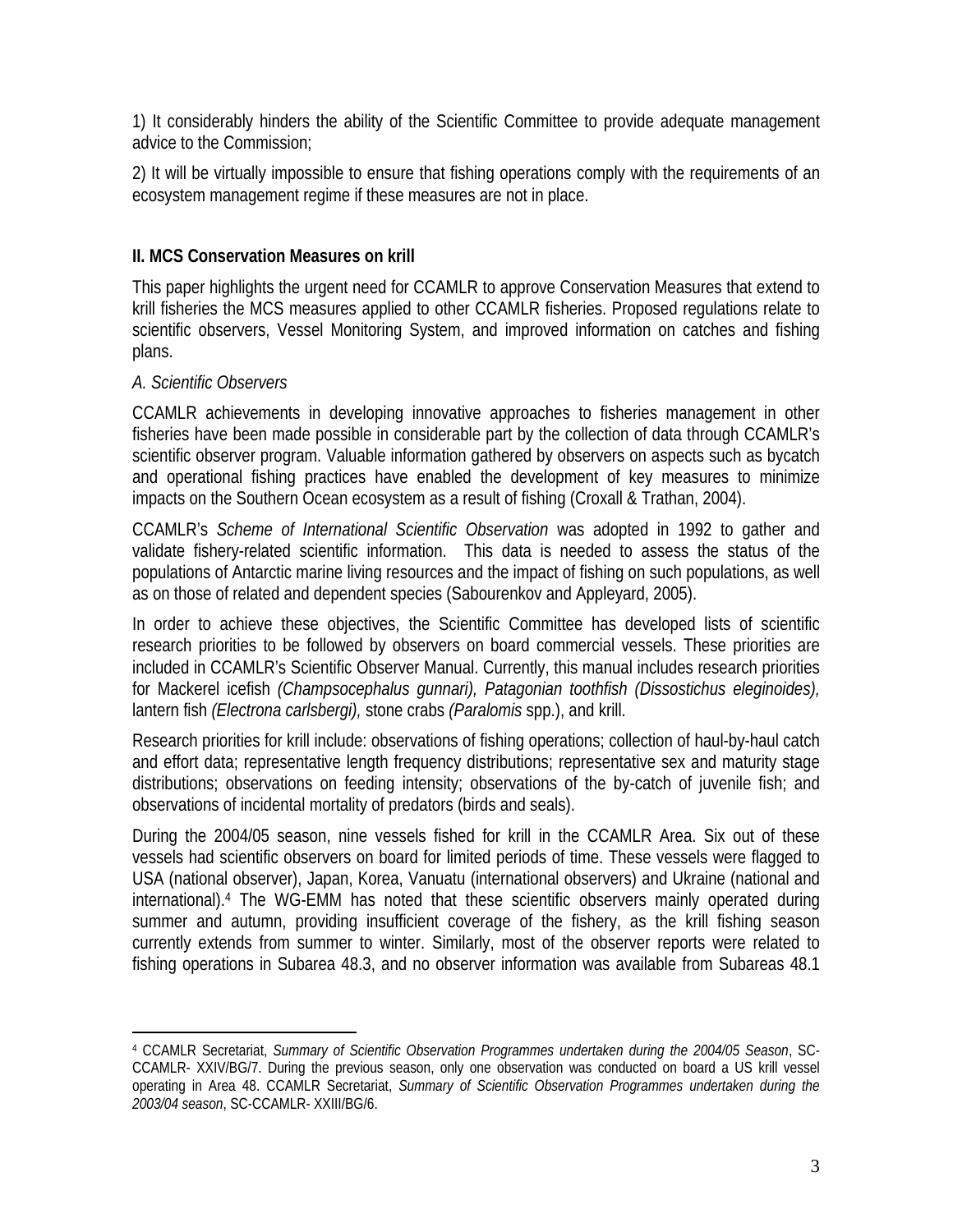and 48.2.5 The WG-EMM emphasized the need for more comprehensive and representative observer coverage in space and time to further improve the understanding of the krill fishery. 6 The only way to ensure that this coverage is achieved is by requiring krill fishing vessels to fully comply with CCAMLR's Scheme of International Scientific Observation.

There is agreement at the WG-EMM that there is an urgent need for international observer coverage on all vessels fishing for krill in the CCAMLR Area, especially in light of recent changes in the fishing/processing technology being used for krill. 7 Details of the fishing operations of the different vessel technologies and their potential ecosystem impacts need to be carefully evaluated through scientific observer information.

In addition, as the Scientific Committee has pointed out, observer data during this transition period will also be crucial in the future in order to understand changes in the fishery.<sup>8</sup> As an example, lack of scientific observer data from the toothfish fishery in Subarea 48.3 during the developmental phase of the fishery (late 1980s, early 1990s) has negatively affected CCAMLR's recent endeavours to assess toothfish stocks in this Subarea.9

At its meeting in 2005,10 Scientific Committee Members agreed that observers onboard krill vessels were needed to provide essential data on: a) biology and distribution of krill; b) technological developments in the fishery; c) by-catch of fish (e.g., larval *C. gunnari*); d) incidental catches of seals and seabirds; e) mitigation measures, particularly the use and efficacy of seal-exclusion devices.<sup>11</sup> In spite of this agreement on the scientific rationale in favour of full international observer coverage on krill vessels, the Scientific Committee remains unable to reach consensus to give advice to the Commission on this issue. However, as some Scientific Committee Members have acknowledged, the factors that are impeding CCAMLR from adopting a mandatory observer program for krill are not of a scientific nature, and thus would better be dealt with by the Commission. 12

<sup>1</sup> 5 During the 2003/04 season, 13,882 tonnes of krill were caught in Subarea 48.1; 46,456 tonnes in Subarea 48.2; and 57,829 tonnes in Subarea 48.3.

<sup>6</sup> At its 2005 meeting, the WG-EMM noted that the CCAMLR database held scientific observer data from 20 trips/deployments in the krill fishery between 1999/2000 and 2003/04 in Subareas 48.1, 48.2 and 48.3. *See* SC- CCAMLR WG-EMM, Report of the Meeting of the Working Group on Ecosystem Monitoring and Management. SC-CCAMLR-XXIV/3, para. 3.31-3.33.

<sup>7</sup> *Id.,* para. 3.44

<sup>&</sup>lt;sup>8</sup> Graphic 1 in the Appendix to this paper portrays a summary of the coverage of the issue of scientific observers by the Scientific Committee and the Commission from 1992 to 2005.

<sup>9</sup> SC-CCAMLR, *Report of the Twenty-Fourth Meeting of the Scientific Committee for the Conservation of Antarctic Marine Living Resources* (CCAMLR, 2005), para. 11.7.

<sup>10</sup> *Id.*, para. 11.6

<sup>11</sup> The Scientific Committee has recommended that exclusion devices should be employed by all vessels engaged in the krill fishery in order to minimize the incidental catch of fur seals and that observers should be deployed on all vessels to assess the effectiveness of the these devices SC-CCAMLR, *Report of the Twenty-Third Meeting of the Scientific Committee for the Conservation of Antarctic Marine Living Resources* (CCAMLR, 2004), para 5.37. It has also noted that, under the current observer coverage, an assessment of the total Antarctic full seal mortality in the krill fishery is not possible. SC-CCAMLR, *Report of the Twenty-Fourth Meeting of the Scientific Committee for the Conservation of Antarctic Marine Living Resources* (CCAMLR, 2005), para. 5.39.

<sup>12</sup> SC-CCAMLR, *Report of the Twenty-Fourth Meeting of the Scientific Committee for the Conservation of Antarctic Marine Living Resources* (CCAMLR, 2005), para. 2.12.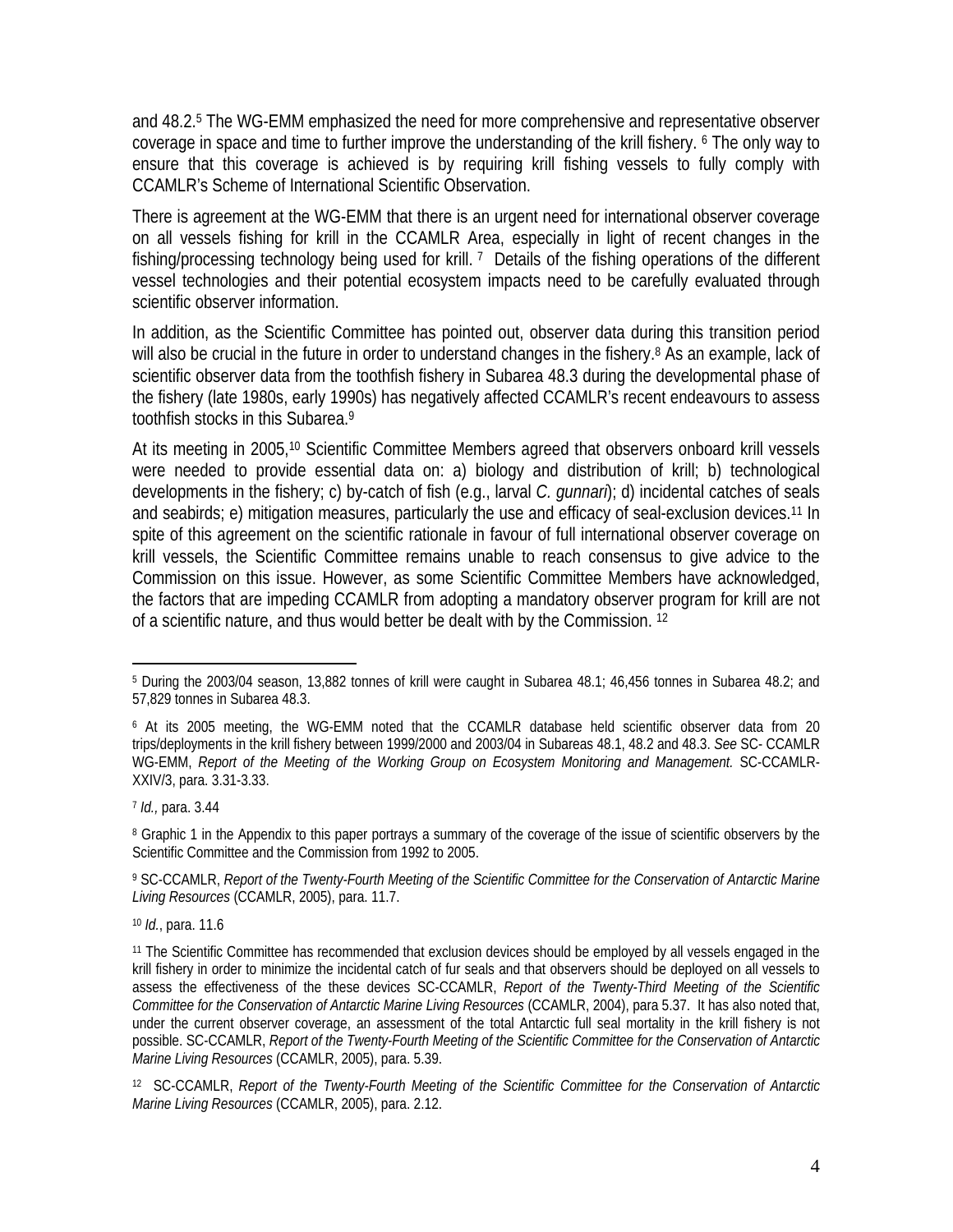#### *B. Vessel Monitoring System*

Vessel Monitoring System (VMS) is a basic regulatory tool that allows States to verify that fishing operations comply with the conditions of the fishing licence and that fishing in non-authorised areas does not occur. CCAMLR introduced the system in 1998, requiring flag States to monitor the position of its fishing vessels licensed to fish in the Convention Area through an automated satellite-linked VMS.13 Since its adoption, krill has been exempt from this measure, which applies to all other CCAMLR fisheries.

CCAMLR's VMS has been strengthened in recent years to include more complete information to be reported to the flag State, which now includes not only general fishing vessel identification and position, but also specific data on the geographical position of the vessel, date and time of said positions, and speed and course of the vessel. This data must be reported at minimum every four hours. The VMS measure has also been revised to include specific requirements that make the system less amenable to tampering. Most importantly, at its 2004 meeting, CCAMLR established a centralised VMS, by which flag states are required to transmit the position of the vessels to the CCAMLR Secretariat, which allows for independent verification of vessel positioning data.

The Commission has discussed the need to require VMS on board krill vessels on several occasions. While most CCAMLR Members have been in favour of VMS, opponents have argued that the total krill catch is currently well below the catch limit and VMS is therefore unnecessary. Nevertheless, under the new fishing technologies being used, there is potential for reaching the 620,000 tones trigger level in a very short period of time.14 CCAMLR needs to establish this measure before the trigger level has been reached. When catch limits at the SSMU level are in place, it will be impossible to ensure compliance without VMS monitoring of all krill vessels, and introducing this regulation in advance will avoid possible implementation delays. Also, previous experiences at CCAMLR have shown that it is more difficult to reach consensus on these types of regulatory adjustments when the need for them has already become imperative (Constable *et al*., 2000).

In addition, at present there is no way to ensure vessel compliance for vessels licenced to fish in a given subarea of the South Atlantic. CCAMLR flag States must be required to monitor the positioning of these vessels to make sure that the conditions of the licence are met. Without VMS, the krill fishery is poorly regulated and difficult to monitor.

#### **III. Reporting and submission of fishing plans**

For the development of adequate management procedures, CCAMLR krill fishing nations need to provide complete information to CCAMLR about the fishery, both as it relates to fishing operations taking place during the season and as related to catch projections for the forthcoming season.

In relation to catch projections, CCAMLR currently requires the notification of intent to fish in Southern Ocean fisheries, except krill. In 2003, the Commission approved a pro forma to be completed by CCAMLR Members that intend to fish for krill. This form asks for minimal information and is voluntary. This pro forma includes: number of vessels; months and areas for planned fisheries;

1

<sup>13</sup> *See* Conservation Measure 10-04 (2005).

<sup>14</sup> Recent application of modern fishing technologies to the Antarctic krill fishery, including the catching and simultaneous on-board processing of krill, enables operators to increase catch projections up to 120,000 tonnes per year per vessel (Engoe, 2006).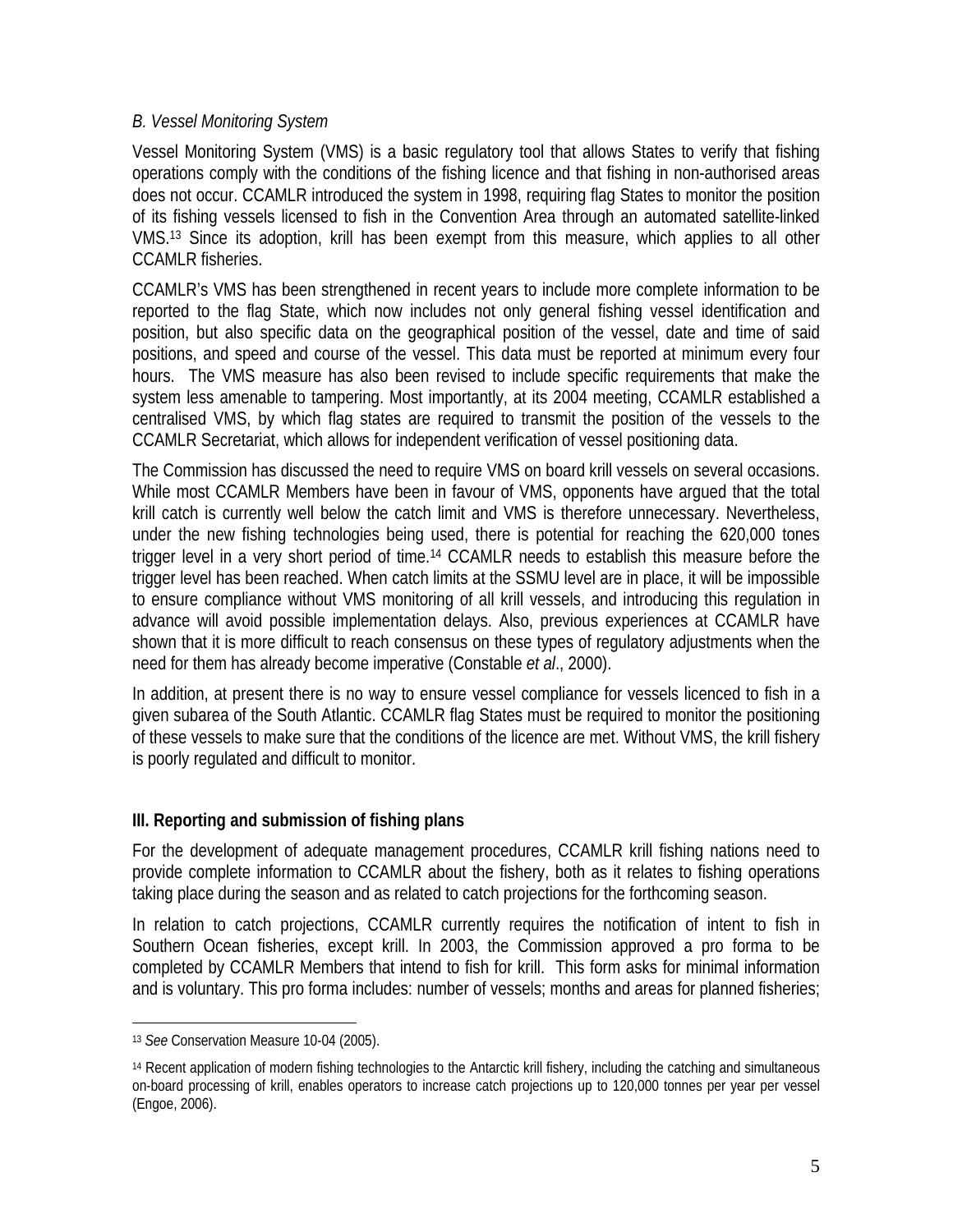expected catch levels; and product information. Since 2003, Members are generally following these guidelines and submitting information that it is very valuable for the Scientific Committee to identify trends in the fishery. 15

The Scientific Committee has also noted that this information is most useful when viewed in a time series. Consequently, it is important that complete fishing plan information is consistently reported to CCAMLR over the years. This becomes particularly significant in view of the changes currently affecting the fishery in catching and processing methods, catch levels, and resulting products. The only way for CCAMLR to ensure that complete information is consistently submitted is by making submission of krill fishing plans mandatory.

Prior to 2002 the krill fishery was the only CCAMLR fishery that did not require mandatory submission of detailed catch and effort data. Until then, submission of CPUE and associated data was only voluntary.16 In 2002, the Commission responded to calls from the Scientific Committee that more detailed data on krill fishing was needed and, therefore, the reporting requirements for the krill fishery were revised. Consequently, Conservation Measure 23-06 was adopted, establishing a data reporting system for krill. According to this system, krill catches are to be reported to the Commission on a monthly basis. The measure was revised in 2004 and 2005, responding to the need to obtain fine-scale, haul-by-haul data on krill fishing operations at the end of the fishing season, in order to be able to develop management advice.17

In 2005, the Scientific Committee noted that with the new technology being used to catch krill, the duration of a haul can extend for several days, and therefore, a single haul can occur in several different SSMUs. Conservation Measure 23-06 was adapted accordingly, and it now requires catches to be reported "according to the statistical areas, subareas, divisions, or any other area or unit specified with catch limits in Conservation Measures 51-01, 51-02 and 51-03".18 This means that, when catch limits are allocated among the SSMUs in Area 48, catches will have to be reported at the SSMU level on a monthly basis, in addition to providing haul-by-haul, fine-scale data at the end of the fishing season. At the moment, vessels report fine-scale data with different levels of detail depending on the fishing method. CCAMLR should take this into consideration and adapt the fine-scale and effort data form (trawl fisheries form C1) so as to allow cross-fleet comparison between different fishing methods. This comparison is necessary to understand trends in the krill fishery.

#### **IV. Conclusions**

1

CCAMLR must strengthen monitoring, control and surveillance measures in order to establish precautionary, ecosystem-based management of the Antarctic krill fishery. The krill fishery should be subject to the same controls applicable to other CCAMLR fisheries.

<sup>15</sup> In previous years, CCAMLR's Scientific Committee and WG-EMM had noted that the absence of complete and reliable information on krill fishing plans was precluding CCAMLR bodies from predicting trends in the krill fishery, which would be key for management decisions. *See* SC-CCAMLR, *Report of the Twenty-Second Meeting of the Scientific Committee for the Conservation of Antarctic Marine Living Resources* (CCAMLR, 2003), para. 4.6.

<sup>16</sup> CCAMLR, *Report of the Twenty-First Meeting of the Commission for the Conservation of Antarctic Marine Living Resources* (CCAMLR, 2002), para. 4.27.

 $17$  CM 23-06 (2005), app. 3.

<sup>18</sup> CM 23-06 (2005), app. 2.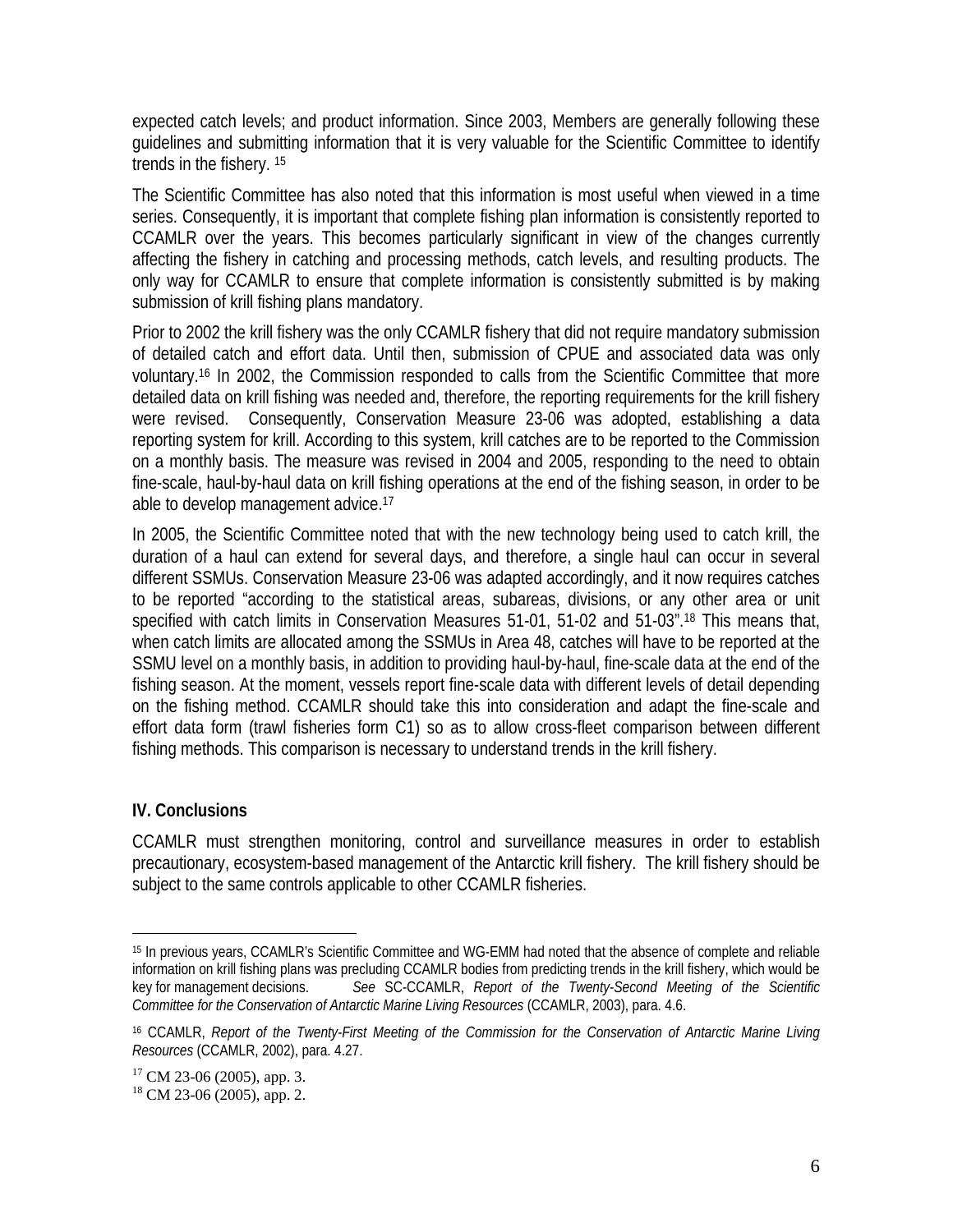Specifically:

- The Commission should ensure that all krill vessels fishing in the CCAMLR Area have scientific observers on board, in accordance with CCAMLR's *Scheme of International Scientific Observation.* There is no doubt about the compelling scientific reasons for full observer coverage in the krill fishery, in order to gather information that is indispensable for krill management.
- The Commission needs to make sure that VMS is required for all vessels fishing for krill in the Convention Area. VMS should be considered as a minimum regulatory standard and it should apply to all CCAMLR fisheries with no exception.
- The Commission should ensure that consistent information on krill catches, fishing operations and catch projections is reported to CCAMLR in sufficient detail for the Scientific Committee to develop management advice. Particularly, submission of krill fishing plans should be mandatory, following the current pro forma developed by CCAMLR. In addition, reporting of fine-scale and effort data on krill catches should be adapted so as to allow crossfleet comparison between different fishing methods.

## **REFERENCES**

Constable, A.J., de la Mare, W.K., Agnew, D.J., Everson, I., and Miller, D., 2000. Managing fisheries to conserve the Antarctic marine ecosystem: Practical implementation of the Convention on the Conservation of Antarctic Marine Living Resources (CCAMLR). *ICES Journal of Marine Science*, 57: 778-791, 2000.

Croxall, J.P., Trathan, P.N., 2004. The Southern Ocean: A model system for conserving resources? In: *Defying Ocean's End: An agenda for action* (Glover, L. K., Earle, S. A., Eds.).

Engoe, T. Little krill to make big profits for fishery tycoon. *FIS Worldnews,* 9 June 2006. Available at: http://www.asoc.org/info\_news.htm

Sabourenkov, E.N., Appleyard, E. 2005. Scientific Observations in CCAMLR Fisheries: Past, present and future. *CCAMLR Science*, Vol. 12: 81-98.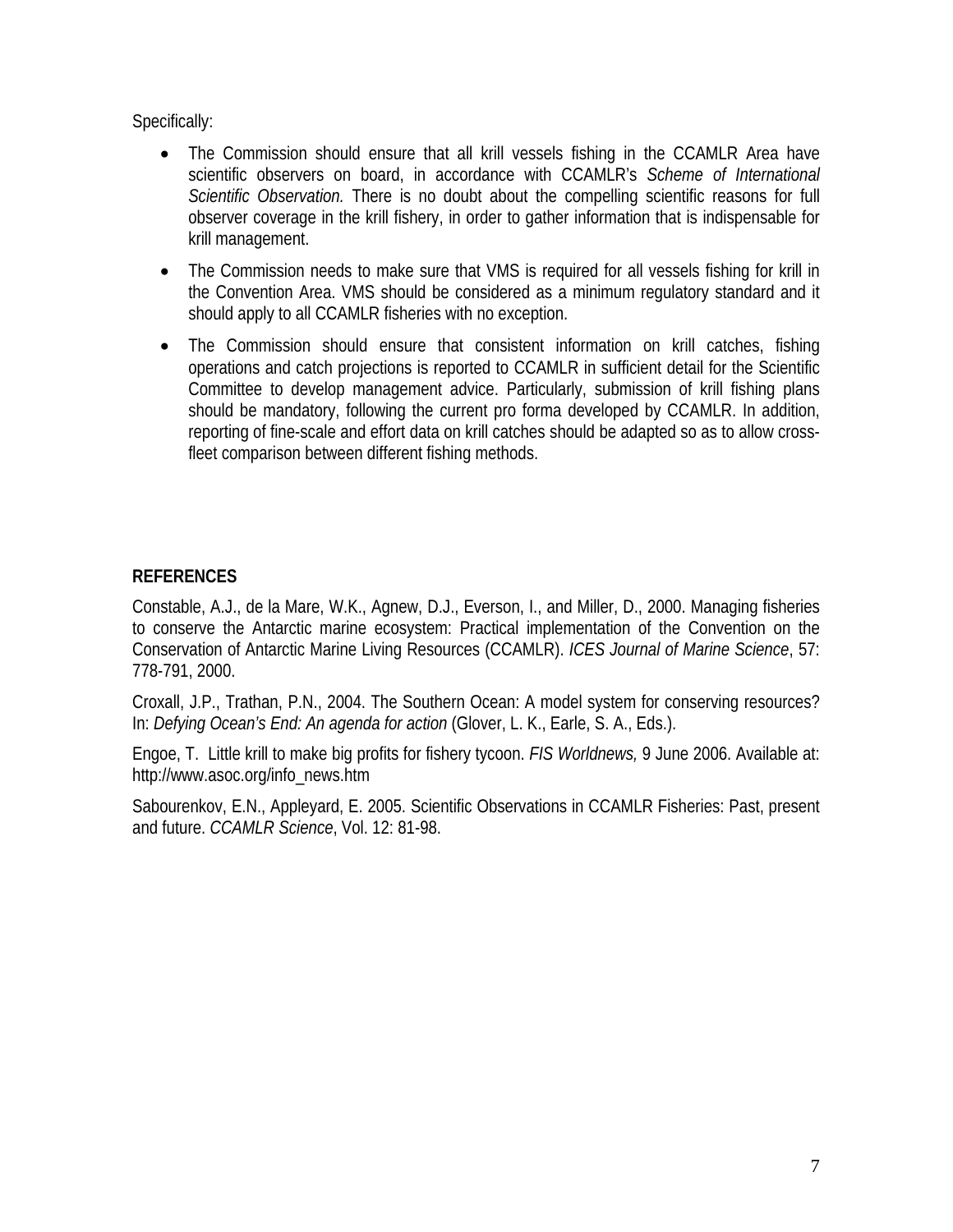### **APPENDIX**

| Year   | Total para. | Krill | <b>Toothfish</b> |
|--------|-------------|-------|------------------|
| 1992   | 464         | 185   | 16               |
| 1993   | 446         | 138   | 48               |
| 1994   | 506         | 99    | 40               |
| 1995   | 371         | 58    | 58               |
| 1996   | 432         | 53    | 81               |
| 1997   | 589         | 42    | 128              |
| 1998   | 489         | 38    | 132              |
| 1999   | 402         | 49    | 78               |
| 2000   | 465         | 58    | 75               |
| 2001   | 441         | 56    | 58               |
| 2002   | 421         | 77    | 66               |
| 2003   | 534         | 72    | 129              |
| 2004   | 546         | 64    | 113              |
| Total* | 5560        | 925   | 909              |

 $*$  Total paragraphs 1992-2004: 5,560

925 were specifically related to krill<br>909 dealt with issues that are specifically related to toothfish 3,726 dealt with other issues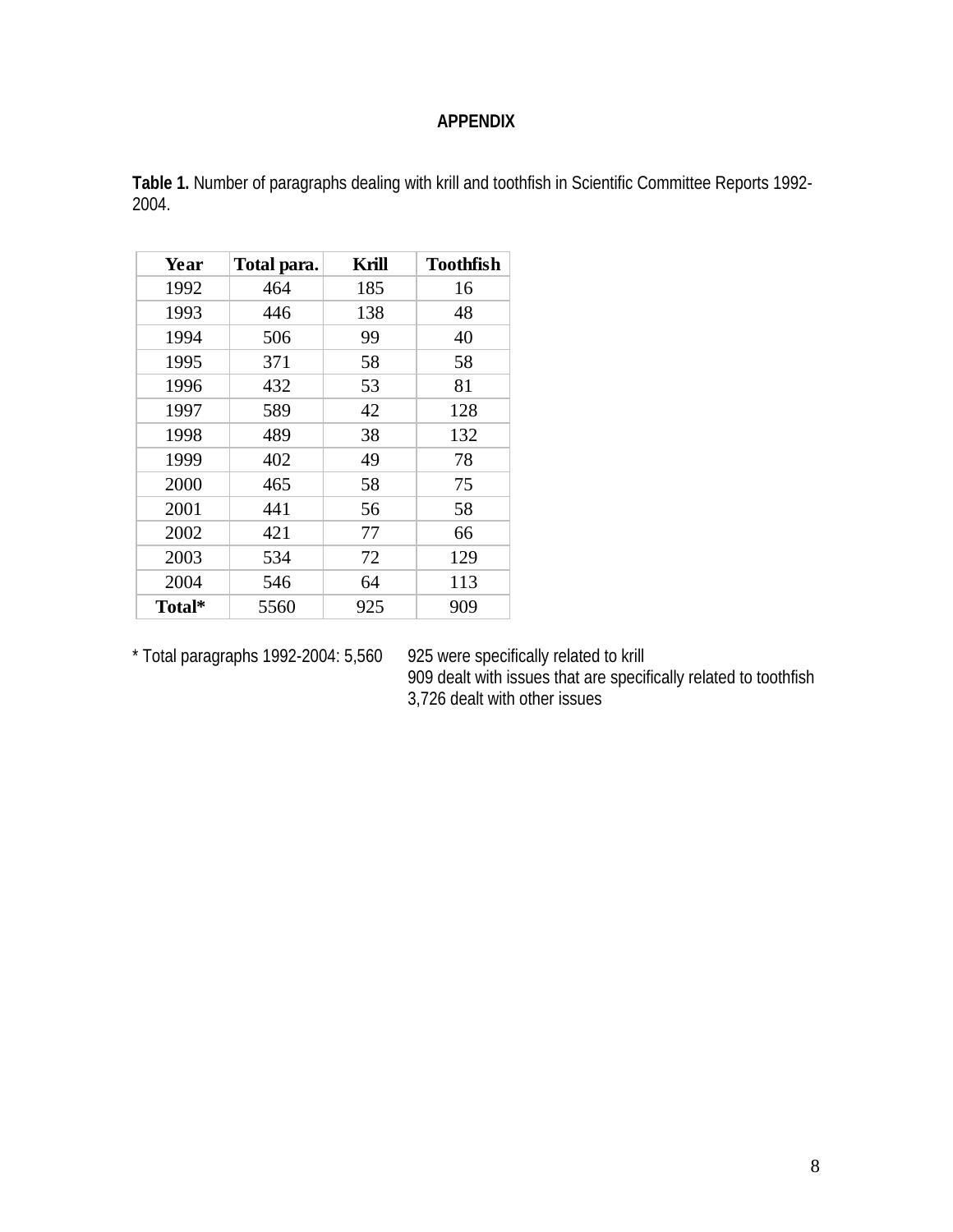| Year   | Total para. | Krill | <b>Toothfish</b> |
|--------|-------------|-------|------------------|
| 1992   | 187         | 16    | 23               |
| 1993   | 233         | 22    | 15               |
| 1994   | 285         | 27    | 28               |
| 1995   | 273         | 23    | 22               |
| 1996   | 393         | 13    | 59               |
| 1997   | 391         | 12    | 80               |
| 1998   | 421         | 25    | 88               |
| 1999   | 343         | 20    | 77               |
| 2000   | 423         | 30    | 73               |
| 2001   | 349         | 30    | 70               |
| 2002   | 552         | 25    | 155              |
| 2003   | 532         | 29    | 126              |
| 2004   | 417         | 33    | 89               |
| Total* | 4799        | 305   | 905              |

**Table 2.** Number of paragraphs in dealing with krill and toothfish Commission Reports 1992-2004

\* Total paragraphs 1992-2004: 4,799 305 were specifically related to krill 905 dealt with issues that are specifically related to toothfish 3,589 dealt with other issues

**Table 3.** Number of Paragraphs dealing with krill in Scientific Committee (SC) v. Commission (Comm.) Reports 1992-2004

| Year         | <b>SC</b> | Comm. |
|--------------|-----------|-------|
| 1992         | 185       | 16    |
| 1993         | 138       | 22    |
| 1994         | 99        | 27    |
| 1995         | 58        | 23    |
| 1996         | 53        | 13    |
| 1997         | 42        | 12    |
| 1998         | 38        | 25    |
| 1999         | 49        | 20    |
| 2000         | 58        | 30    |
| 2001         | 56        | 30    |
| 2002         | 77        | 25    |
| 2003         | 72        | 29    |
| 2004         | 64        | 33    |
| <b>Total</b> | 925       | 305   |